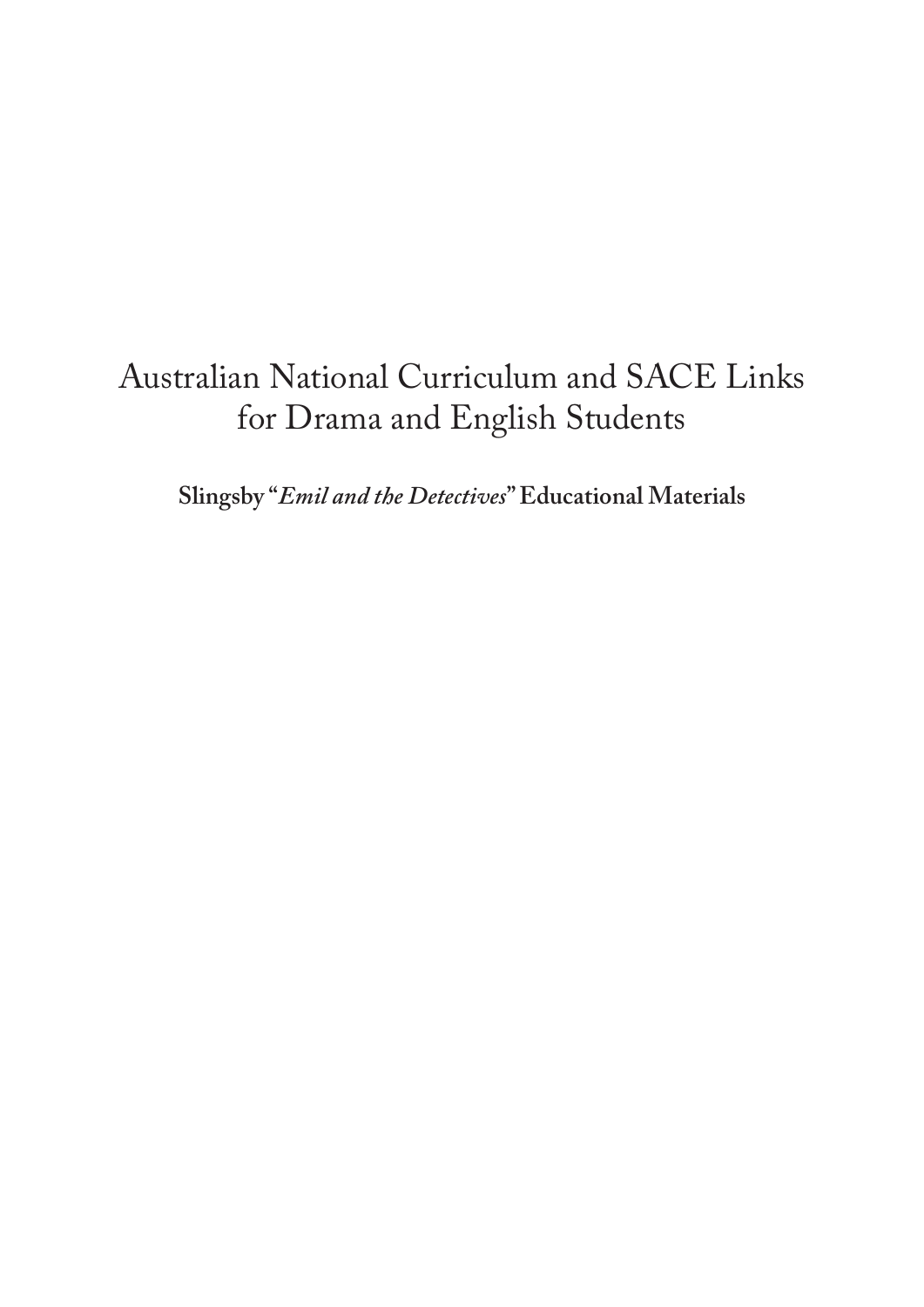#### **DRAMA**

Click on this link for more details <http://www.australiancurriculum.edu.au/the-arts/drama/curriculum/f-10?layout=1>

#### **Years 3-4**

Explore ideas and narrative structures through roles and situations and use empathy in their own improvisations and devised drama ([ACADRM031\)](http://www.australiancurriculum.edu.au/curriculum/contentdescription/ACADRM031)

Use voice, body, [movement](http://www.australiancurriculum.edu.au/glossary/popup?a=TheArts&t=movement) and language to sustain [role](http://www.australiancurriculum.edu.au/glossary/popup?a=TheArts&t=role) and relationships and create [dramatic action](http://www.australiancurriculum.edu.au/glossary/popup?a=TheArts&t=dramatic+action) with a sense of [time](http://www.australiancurriculum.edu.au/glossary/popup?a=TheArts&t=time) and place ([ACADRM032](http://www.australiancurriculum.edu.au/curriculum/contentdescription/ACADRM032))

Shape and perform [dramatic action](http://www.australiancurriculum.edu.au/glossary/popup?a=TheArts&t=dramatic+action) using narrative structures and [tension](http://www.australiancurriculum.edu.au/glossary/popup?a=TheArts&t=tension) in devised and scripted drama [\(ACADRM033\)](http://www.australiancurriculum.edu.au/curriculum/contentdescription/ACADRM033)

Identify intended purposes and meaning of drama, starting with Australian drama ([ACADRR034\)](http://www.australiancurriculum.edu.au/curriculum/contentdescription/ACADRR034)

#### **Years 5-6**

Explore [dramatic action](http://www.australiancurriculum.edu.au/glossary/popup?a=TheArts&t=dramatic+action), empathy and [space](http://www.australiancurriculum.edu.au/glossary/popup?a=TheArts&t=space) in improvisations, [playbuilding](http://www.australiancurriculum.edu.au/glossary/popup?a=TheArts&t=playbuilding) and scripted drama to develop characters and situations ([ACADRM035](http://www.australiancurriculum.edu.au/curriculum/contentdescription/ACADRM035))

Develop skills and techniques of voice and [movement](http://www.australiancurriculum.edu.au/glossary/popup?a=TheArts&t=movement) to create [character](http://www.australiancurriculum.edu.au/glossary/popup?a=TheArts&t=character), [mood](http://www.australiancurriculum.edu.au/glossary/popup?a=TheArts&t=mood+and+atmosphere) and [atmosphere](http://www.australiancurriculum.edu.au/glossary/popup?a=TheArts&t=mood+and+atmosphere) and [focus dramatic action](http://www.australiancurriculum.edu.au/glossary/popup?a=TheArts&t=dramatic+action) [\(ACADRM036](http://www.australiancurriculum.edu.au/curriculum/contentdescription/ACADRM036))

Rehearse and perform devised and scripted drama that develops narrative, drives dramatic [tension,](http://www.australiancurriculum.edu.au/glossary/popup?a=TheArts&t=tension) and uses dramatic symbol, performance styles and [design elements](http://www.australiancurriculum.edu.au/glossary/popup?a=TheArts&t=design+elements) to share community and cultural stories and engage an [audience](http://www.australiancurriculum.edu.au/glossary/popup?a=TheArts&t=audience) ([ACADRM037](http://www.australiancurriculum.edu.au/curriculum/contentdescription/ACADRM037))

Explain how the elements of drama and production elements communicate meaning by comparing drama from different social, cultural and historical contexts [\(ACADRR038\)](http://www.australiancurriculum.edu.au/curriculum/contentdescription/ACADRR038)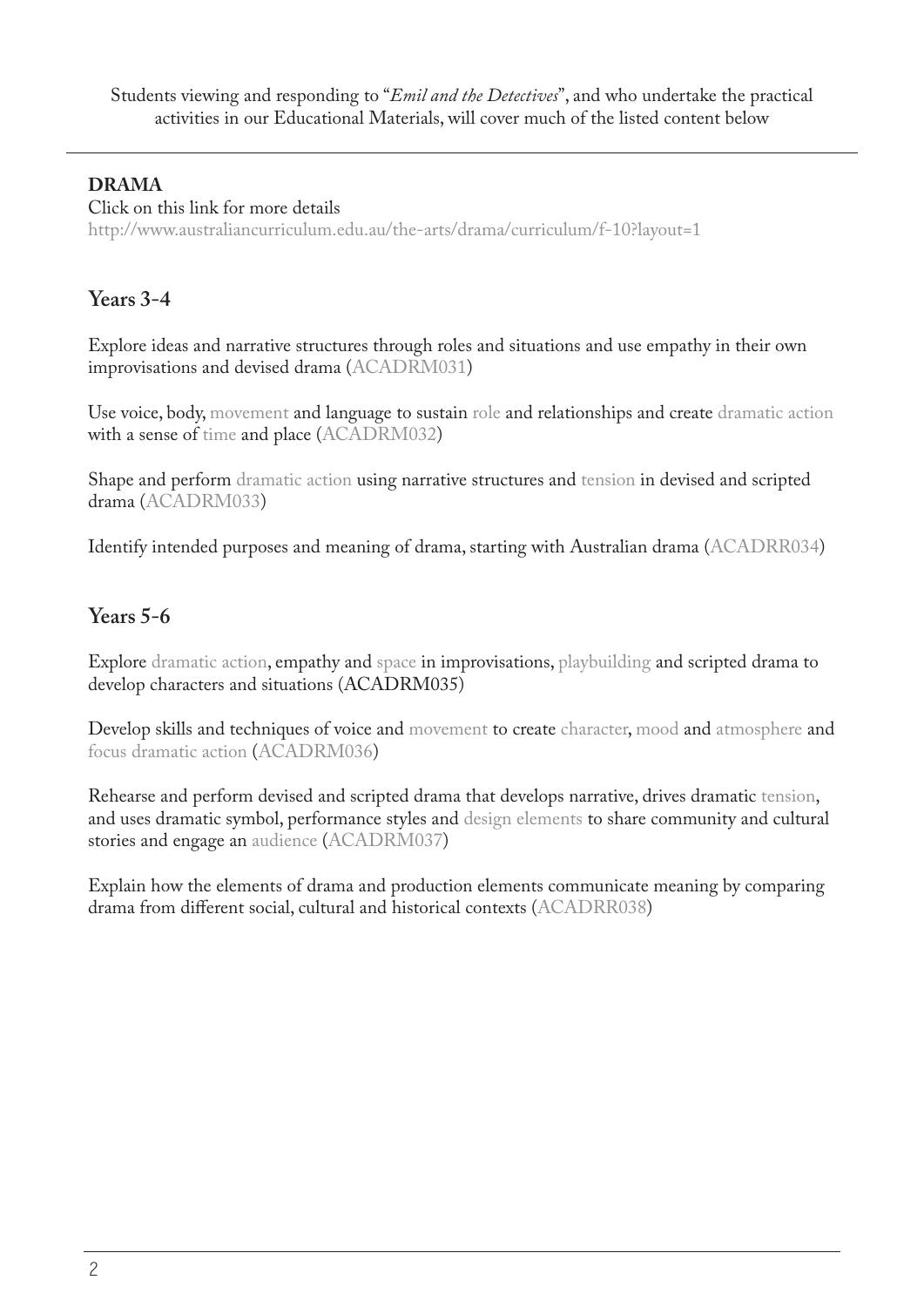### **Years 7-8**

Combine the elements of drama in devised and scripted drama to explore and develop issues, ideas and themes ([ACADRM040\)](http://www.australiancurriculum.edu.au/curriculum/contentdescription/ACADRM040)

Develop roles and characters consistent with situation, dramatic [forms](http://www.australiancurriculum.edu.au/glossary/popup?a=TheArts&t=forms) and performance styles to convey status, relationships and intentions [\(ACADRM041](http://www.australiancurriculum.edu.au/curriculum/contentdescription/ACADRM041))

Plan, structure and rehearse drama, exploring ways to communicate and refine [dramatic meaning](http://www.australiancurriculum.edu.au/glossary/popup?a=TheArts&t=dramatic+meaning) for theatrical effect ([ACADRM042\)](http://www.australiancurriculum.edu.au/curriculum/contentdescription/ACADRM042)

Develop and refine [expressive skills](http://www.australiancurriculum.edu.au/glossary/popup?a=TheArts&t=expressive+skills) in voice and [movement](http://www.australiancurriculum.edu.au/glossary/popup?a=TheArts&t=movement) to communicate ideas and [dramatic](http://www.australiancurriculum.edu.au/glossary/popup?a=TheArts&t=dramatic+action) [action](http://www.australiancurriculum.edu.au/glossary/popup?a=TheArts&t=dramatic+action) in different performance styles and [conventions](http://www.australiancurriculum.edu.au/glossary/popup?a=TheArts&t=conventions) ([ACADRM043\)](http://www.australiancurriculum.edu.au/curriculum/contentdescription/ACADRM043)

Perform devised and scripted drama maintaining commitment to role ([ACADRM044\)](http://www.australiancurriculum.edu.au/curriculum/contentdescription/ACADRM044)

Analyse how the elements of drama have been combined in devised and scripted drama to convey different [forms,](http://www.australiancurriculum.edu.au/glossary/popup?a=TheArts&t=forms) performance styles and [dramatic meaning](http://www.australiancurriculum.edu.au/glossary/popup?a=TheArts&t=dramatic+meaning) [\(ACADRR045\)](http://www.australiancurriculum.edu.au/curriculum/contentdescription/ACADRR045)

Identify and connect specific features and purposes of drama from contemporary and past times to explore [viewpoints](http://www.australiancurriculum.edu.au/glossary/popup?a=TheArts&t=viewpoints) and enrich their drama making, starting with drama in Australia ([ACADRR046\)](http://www.australiancurriculum.edu.au/curriculum/contentdescription/ACADRR046)

# **Years 9-10**

Improvise with the elements of drama and narrative structure to develop ideas, and explore subtext to shape devised and scripted drama ([ACADRM047\)](http://www.australiancurriculum.edu.au/curriculum/contentdescription/ACADRM047)

Manipulate combinations of the elements of drama to develop and convey the physical and psychological aspects of roles and characters consistent with intentions in dramatic [forms](http://www.australiancurriculum.edu.au/glossary/popup?a=TheArts&t=forms) and performance styles [\(ACADRM048](http://www.australiancurriculum.edu.au/curriculum/contentdescription/ACADRM048))

[Practise](http://www.australiancurriculum.edu.au/glossary/popup?a=TheArts&t=practise) and refine the expressive capacity of voice and [movement](http://www.australiancurriculum.edu.au/glossary/popup?a=TheArts&t=movement) to communicate ideas and [dramatic action](http://www.australiancurriculum.edu.au/glossary/popup?a=TheArts&t=dramatic+action) in a range of [forms](http://www.australiancurriculum.edu.au/glossary/popup?a=TheArts&t=forms), styles and performance spaces [\(ACADRM049\)](http://www.australiancurriculum.edu.au/curriculum/contentdescription/ACADRM049)

Structure drama to engage an [audience](http://www.australiancurriculum.edu.au/glossary/popup?a=TheArts&t=audience) through manipulation of [dramatic action](http://www.australiancurriculum.edu.au/glossary/popup?a=TheArts&t=dramatic+action), [forms](http://www.australiancurriculum.edu.au/glossary/popup?a=TheArts&t=forms) and performance styles and by using [design elements](http://www.australiancurriculum.edu.au/glossary/popup?a=TheArts&t=design+elements) ([ACADRM050\)](http://www.australiancurriculum.edu.au/curriculum/contentdescription/ACADRM050)

Perform devised and scripted drama making deliberate artistic choices and shaping [design](http://www.australiancurriculum.edu.au/glossary/popup?a=TheArts&t=design+elements) [elements](http://www.australiancurriculum.edu.au/glossary/popup?a=TheArts&t=design+elements) to unify [dramatic meaning](http://www.australiancurriculum.edu.au/glossary/popup?a=TheArts&t=dramatic+meaning) for an [audience](http://www.australiancurriculum.edu.au/glossary/popup?a=TheArts&t=audience) ([ACADRM051](http://www.australiancurriculum.edu.au/curriculum/contentdescription/ACADRM051))

Evaluate how the elements of drama, [forms](http://www.australiancurriculum.edu.au/glossary/popup?a=TheArts&t=forms) and performance styles in devised and scripted drama convey meaning and [aesthetic](http://www.australiancurriculum.edu.au/glossary/popup?a=TheArts&t=aesthetic) effect ([ACADRR052](http://www.australiancurriculum.edu.au/curriculum/contentdescription/ACADRR052))

Analyse a range of drama from contemporary and past times to explore differing [viewpoints](http://www.australiancurriculum.edu.au/glossary/popup?a=TheArts&t=viewpoints) and enrich their drama making, starting with drama from… ([ACADRR053](http://www.australiancurriculum.edu.au/curriculum/contentdescription/ACADRR053))

**\*\*Please note**: *The content including Drama of Aboriginal and Torres Strait Islander Peoples, is not covered by this production and materials and thus, has respectfully been omitted from the above descriptions. See web links for more details.*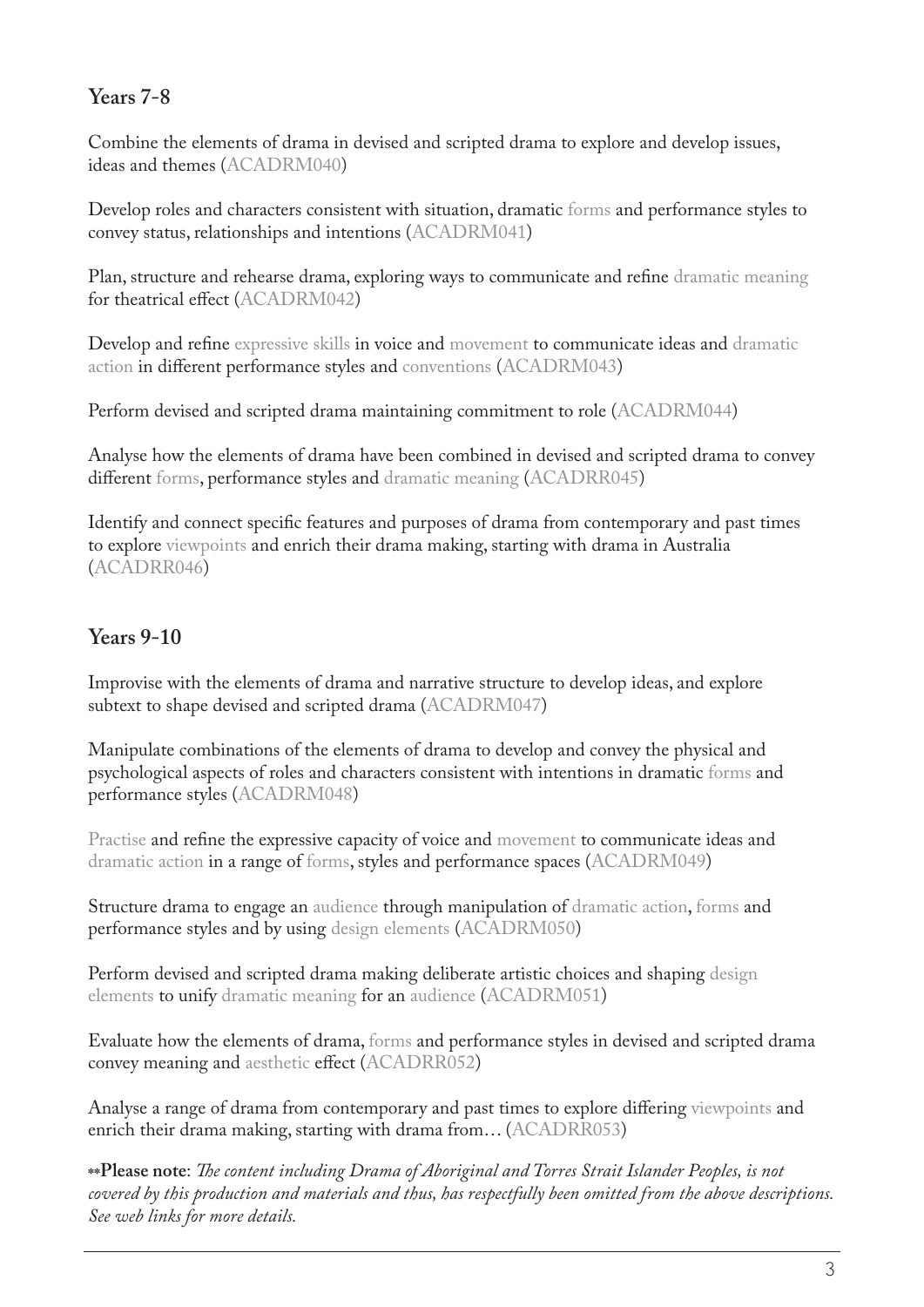# **SACE LINKS**

# **Years 11-12**

Responses in these Educational Resources cover the SACE requirements for the Stage 1 and 2 Drama Folio – REVIEW WRITING assessment tasks.

# **ENGLISH**

Click on this link for more information<http://www.australiancurriculum.edu.au/english/curriculum/f-10?layout=1>

#### **Year 3**

Understand that languages have different written and visual communication systems, different oral traditions and different ways of constructing meaning ([ACELA1475](http://www.australiancurriculum.edu.au/curriculum/contentdescription/ACELA1475))

Understand that successful cooperation with others depends on shared use of social conventions, including turn-taking patterns, and forms of address that vary according to the degree of formality in social situations [\(ACELA1476](http://www.australiancurriculum.edu.au/curriculum/contentdescription/ACELA1476))

Understand that paragraphs are a key organisational feature of written texts ([ACELA1479\)](http://www.australiancurriculum.edu.au/curriculum/contentdescription/ACELA1479)

Discuss texts in which characters, events and settings are portrayed in different ways, and speculate on the authors' reasons ([ACELT1594\)](http://www.australiancurriculum.edu.au/curriculum/contentdescription/ACELT1594)

Draw connections between personal experiences and the worlds of texts, and share responses with others [\(ACELT1596\)](http://www.australiancurriculum.edu.au/curriculum/contentdescription/ACELT1596)

Discuss how language is used to describe the settings in texts, and explore how the settings shape the events and influence the mood of the [narrative](http://www.australiancurriculum.edu.au/glossary/popup?a=E&t=narrative) [\(ACELT1599\)](http://www.australiancurriculum.edu.au/curriculum/contentdescription/ACELT1599)

[Create](http://www.australiancurriculum.edu.au/glossary/popup?a=E&t=create) texts that adapt [language features](http://www.australiancurriculum.edu.au/glossary/popup?a=E&t=language+features) and patterns encountered in literary texts, for example characterisation, rhyme, rhythm, mood, music, sound effects and dialogue ([ACELT1791](http://www.australiancurriculum.edu.au/curriculum/contentdescription/ACELT1791))

[Listen](http://www.australiancurriculum.edu.au/glossary/popup?a=E&t=listen) to and contribute to conversations and discussions to share information and ideas and negotiate in collaborative situations ([ACELY1676](http://www.australiancurriculum.edu.au/curriculum/contentdescription/ACELY1676))

Plan and deliver short presentations, providing some key details in logical sequence [\(ACELY1677\)](http://www.australiancurriculum.edu.au/curriculum/contentdescription/ACELY1677)

Use comprehension strategies to build literal and inferred meaning and begin to evaluate texts by drawing on a growing knowledge of [context,](http://www.australiancurriculum.edu.au/glossary/popup?a=E&t=context) [text](http://www.australiancurriculum.edu.au/glossary/popup?a=E&t=text) structures and [language features](http://www.australiancurriculum.edu.au/glossary/popup?a=E&t=language+features) [\(ACELY1680\)](http://www.australiancurriculum.edu.au/curriculum/contentdescription/ACELY1680)

Use software including [word](http://www.australiancurriculum.edu.au/glossary/popup?a=E&t=word) processing programs with growing speed and efficiency to construct and edit texts featuring visual, print and audio elements ([ACELY1685](http://www.australiancurriculum.edu.au/curriculum/contentdescription/ACELY1685))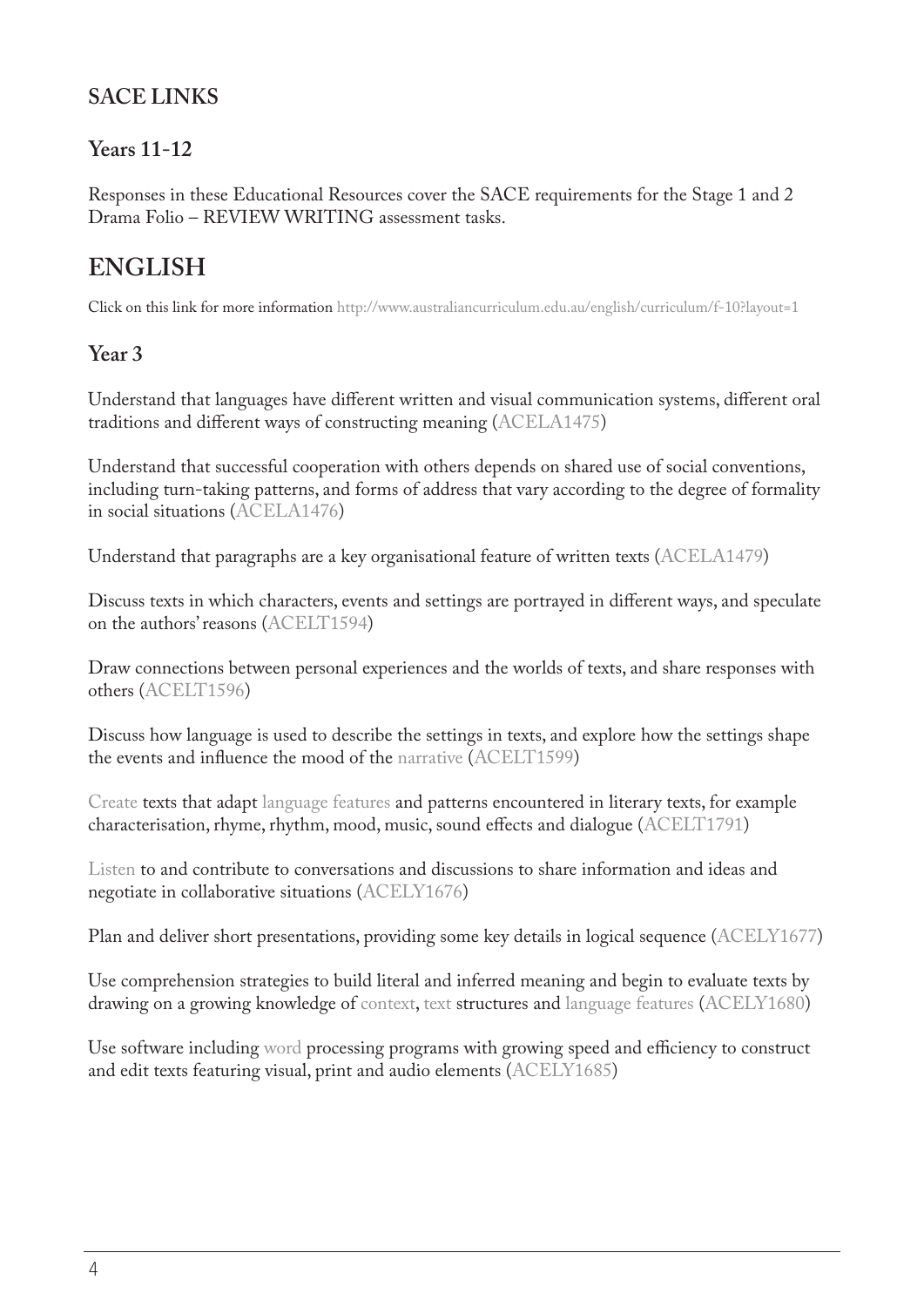Understand that social interactions influence the way people engage with ideas and respond to others for example when exploring and clarifying the ideas of others, summarising their own views and reporting them to a larger group ([ACELA1488\)](http://www.australiancurriculum.edu.au/curriculum/contentdescription/ACELA1488)

Understand differences between the language of opinion and feeling and the language of factual reporting or recording [\(ACELA1489](http://www.australiancurriculum.edu.au/curriculum/contentdescription/ACELA1489))

Discuss literary experiences with others, sharing responses and expressing a [point of view](http://www.australiancurriculum.edu.au/glossary/popup?a=E&t=point+of+view) ([ACELT1603\)](http://www.australiancurriculum.edu.au/curriculum/contentdescription/ACELT1603)

Discuss how authors and illustrators make stories exciting, moving and absorbing and hold readers' interest by using various techniques, for example character development and plot tension ([ACELT1605\)](http://www.australiancurriculum.edu.au/curriculum/contentdescription/ACELT1605)

[Create](http://www.australiancurriculum.edu.au/glossary/popup?a=E&t=create) literary texts that explore students' own experiences and imagining ([ACELT1607\)](http://www.australiancurriculum.edu.au/curriculum/contentdescription/ACELT1607)

[Create l](http://www.australiancurriculum.edu.au/glossary/popup?a=E&t=create)iterary texts by developing storylines, characters and settings ([ACELT1794](http://www.australiancurriculum.edu.au/curriculum/contentdescription/ACELT1794))

Use interaction skills such as acknowledging another's [point of view](http://www.australiancurriculum.edu.au/glossary/popup?a=E&t=point+of+view) and linking students' response to the topic, using familiar and new vocabulary and a range of [vocal effects](http://www.australiancurriculum.edu.au/glossary/popup?a=E&t=vocal+effects) such as tone, pace, pitch and volume to [speak](http://www.australiancurriculum.edu.au/glossary/popup?a=E&t=speak) clearly and coherently [\(ACELY1688\)](http://www.australiancurriculum.edu.au/curriculum/contentdescription/ACELY1688)

Plan, rehearse and deliver presentations incorporating learned content and taking into account the particular purposes and audiences [\(ACELY1689\)](http://www.australiancurriculum.edu.au/curriculum/contentdescription/ACELY1689)

Identify characteristic features used in imaginative, informative and persuasive texts to meet the purpose of the [text](http://www.australiancurriculum.edu.au/glossary/popup?a=E&t=text) [\(ACELY1690](http://www.australiancurriculum.edu.au/curriculum/contentdescription/ACELY1690))

Use a range of software including [word](http://www.australiancurriculum.edu.au/glossary/popup?a=E&t=word) processing programs to construct, edit and publish written [text,](http://www.australiancurriculum.edu.au/glossary/popup?a=E&t=text) and select, edit and place visual, print and audio elements [\(ACELY1697\)](http://www.australiancurriculum.edu.au/curriculum/contentdescription/ACELY1697)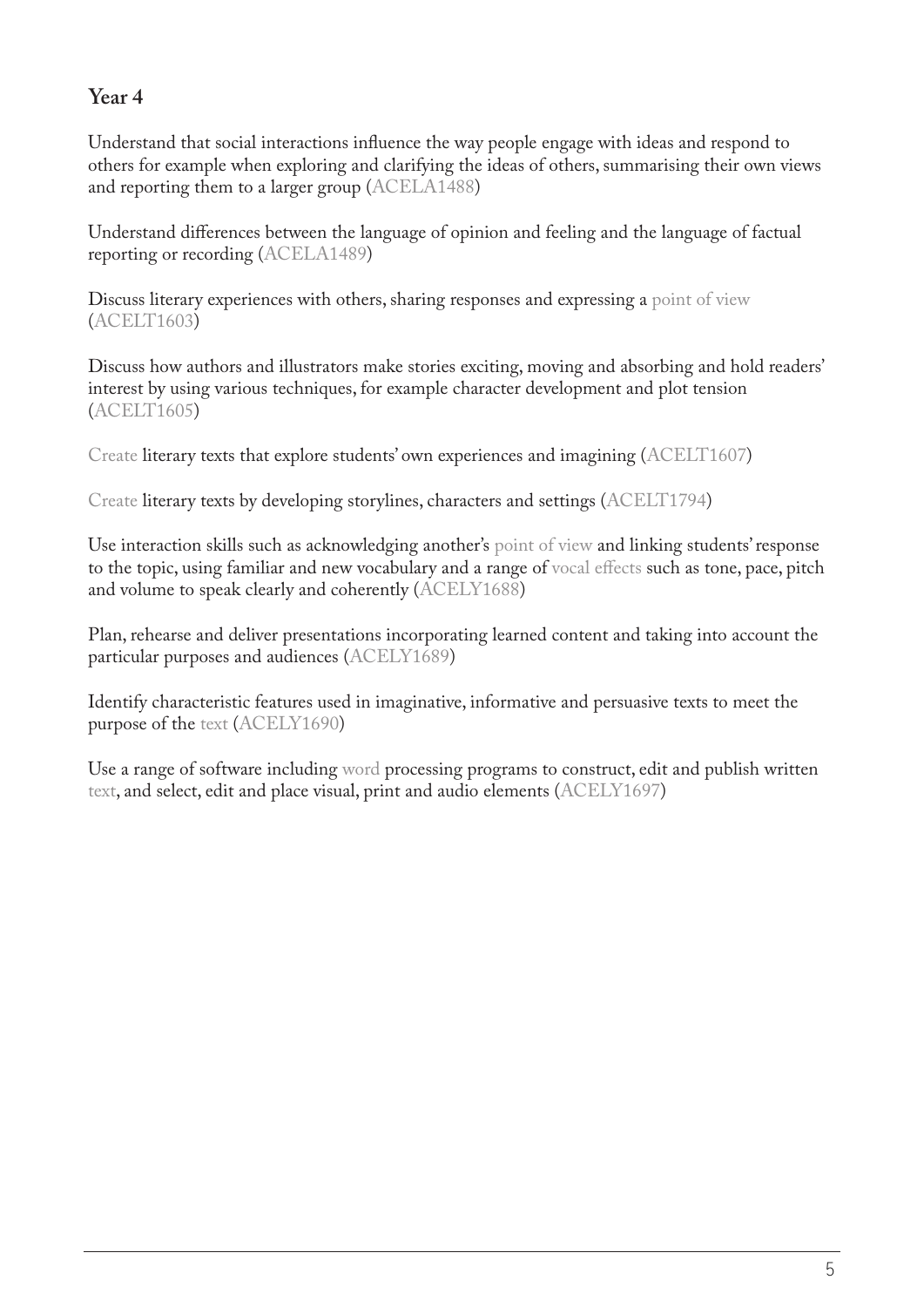Understand that the pronunciation, spelling and meanings of words have histories and change over time ([ACELA1500\)](http://www.australiancurriculum.edu.au/curriculum/contentdescription/ACELA1500)

Understand that patterns of language interaction vary across social contexts and [types of texts](http://www.australiancurriculum.edu.au/glossary/popup?a=E&t=types+of+texts) and that they help to signal social roles and relationships [\(ACELA1501](http://www.australiancurriculum.edu.au/curriculum/contentdescription/ACELA1501))

Understand the use of vocabulary to express greater precision of meaning, and know that words can have different meanings in different contexts ([ACELA1512\)](http://www.australiancurriculum.edu.au/curriculum/contentdescription/ACELA1512)

Identify aspects of literary texts that convey details or information about particular social, cultural and historical contexts [\(ACELT1608\)](http://www.australiancurriculum.edu.au/curriculum/contentdescription/ACELT1608)

Present a [point of view](http://www.australiancurriculum.edu.au/glossary/popup?a=E&t=point+of+view) about particular literary texts using appropriate [metalanguage,](http://www.australiancurriculum.edu.au/glossary/popup?a=E&t=metalanguage) and reflecting on the viewpoints of others ([ACELT1609](http://www.australiancurriculum.edu.au/curriculum/contentdescription/ACELT1609))

Recognise that ideas in literary texts can be conveyed from different viewpoints, which can lead to different kinds of interpretations and responses ([ACELT1610\)](http://www.australiancurriculum.edu.au/curriculum/contentdescription/ACELT1610)

Understand, interpret and experiment with [sound devices](http://www.australiancurriculum.edu.au/glossary/popup?a=E&t=sound+devices) and [imagery,](http://www.australiancurriculum.edu.au/glossary/popup?a=E&t=imagery) including simile, metaphor and [personification,](http://www.australiancurriculum.edu.au/glossary/popup?a=E&t=personification) in narratives, shape poetry, songs, anthems and odes ([ACELT1611](http://www.australiancurriculum.edu.au/curriculum/contentdescription/ACELT1611))

[Create](http://www.australiancurriculum.edu.au/glossary/popup?a=E&t=create) literary texts using realistic and fantasy settings and characters that draw on the worlds represented in texts students have experienced ([ACELT1612](http://www.australiancurriculum.edu.au/curriculum/contentdescription/ACELT1612))

Use interaction skills, for example paraphrasing, questioning and interpreting [non-verbal cues](http://www.australiancurriculum.edu.au/glossary/popup?a=E&t=non-verbal+cues) and choose vocabulary and [vocal effects](http://www.australiancurriculum.edu.au/glossary/popup?a=E&t=vocal+effects) appropriate for different audiences and purposes [\(ACELY1796\)](http://www.australiancurriculum.edu.au/curriculum/contentdescription/ACELY1796)

Plan, rehearse and deliver presentations for defined audiences and purposes incorporating accurate and sequenced content and multimodal elements ([ACELY1700](http://www.australiancurriculum.edu.au/curriculum/contentdescription/ACELY1700))

Plan, draft and publish imaginative, informative and persuasive print and multimodal texts, choosing [text](http://www.australiancurriculum.edu.au/glossary/popup?a=E&t=text) structures, [language features,](http://www.australiancurriculum.edu.au/glossary/popup?a=E&t=language+features) images and sound appropriate to purpose and [audience](http://www.australiancurriculum.edu.au/glossary/popup?a=E&t=audience) ([ACELY1704](http://www.australiancurriculum.edu.au/curriculum/contentdescription/ACELY1704))

Use a range of software including [word](http://www.australiancurriculum.edu.au/glossary/popup?a=E&t=word) processing programs with fluency to construct, edit and publish written [text](http://www.australiancurriculum.edu.au/glossary/popup?a=E&t=text), and select, edit and place visual, print and audio elements [\(ACELY1707\)](http://www.australiancurriculum.edu.au/curriculum/contentdescription/ACELY1707)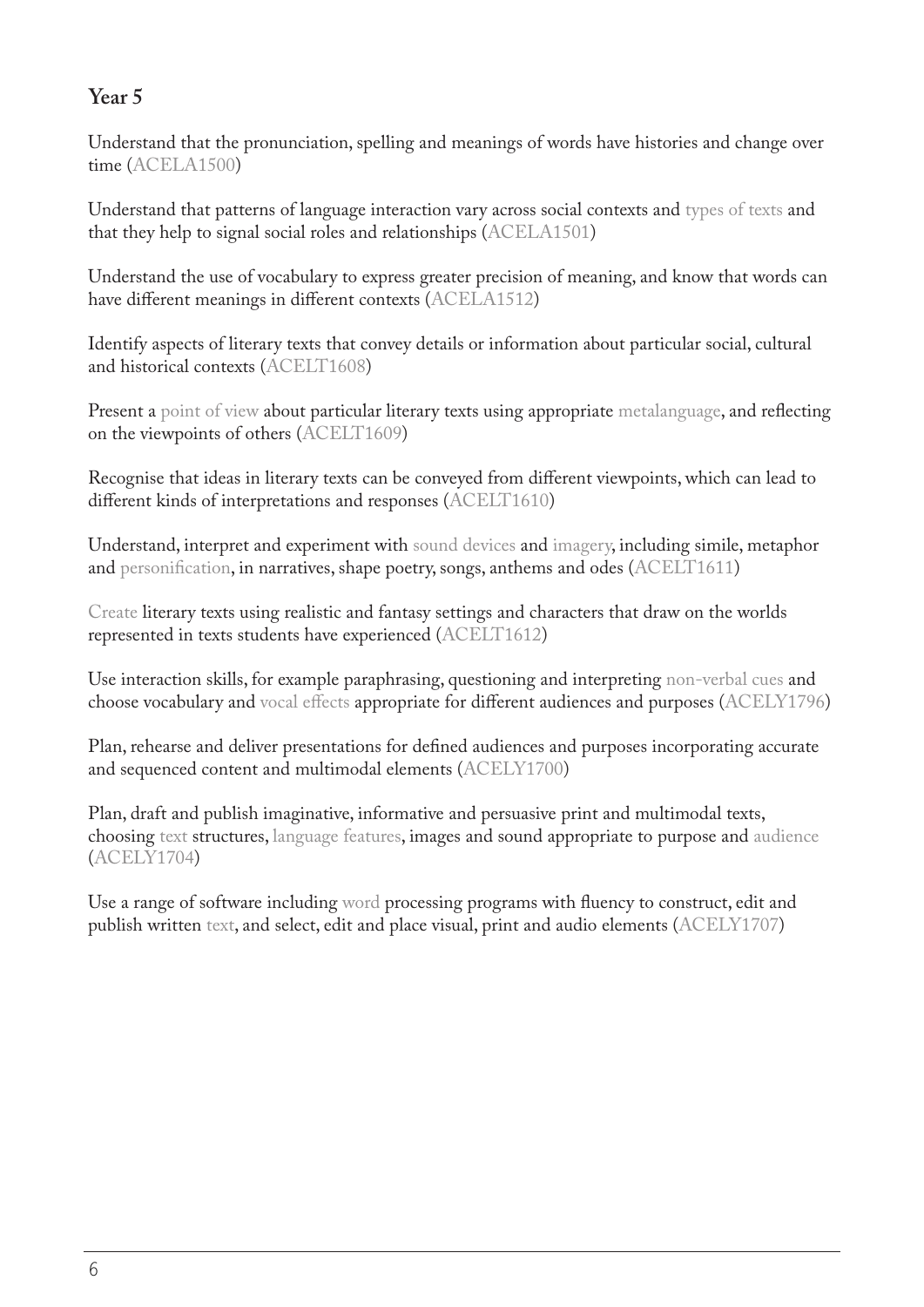Understand how authors often innovate on [text](http://www.australiancurriculum.edu.au/glossary/popup?a=E&t=text) structures and play with [language features](http://www.australiancurriculum.edu.au/glossary/popup?a=E&t=language+features) to achieve particular [aesthetic,](http://www.australiancurriculum.edu.au/glossary/popup?a=E&t=aesthetic) humorous and persuasive purposes and effects [\(ACELA1518](http://www.australiancurriculum.edu.au/curriculum/contentdescription/ACELA1518))

Investigate how vocabulary choices, including [evaluative language](http://www.australiancurriculum.edu.au/glossary/popup?a=E&t=evaluative+language) can express shades of meaning, feeling and opinion [\(ACELA1525](http://www.australiancurriculum.edu.au/curriculum/contentdescription/ACELA1525))

Make connections between students' own experiences and those of characters and events represented in texts drawn from different historical, social and cultural contexts ([ACELT1613\)](http://www.australiancurriculum.edu.au/curriculum/contentdescription/ACELT1613)

Identify the relationship between words, sounds, [imagery](http://www.australiancurriculum.edu.au/glossary/popup?a=E&t=imagery) and [language patterns](http://www.australiancurriculum.edu.au/glossary/popup?a=E&t=language+patterns) in narratives and poetry such as ballads, limericks and free verse [\(ACELT1617\)](http://www.australiancurriculum.edu.au/curriculum/contentdescription/ACELT1617)

[Create](http://www.australiancurriculum.edu.au/glossary/popup?a=E&t=create) literary texts that adapt or combine aspects of texts students have experienced in innovative ways ([ACELT1618\)](http://www.australiancurriculum.edu.au/curriculum/contentdescription/ACELT1618)

Experiment with [text](http://www.australiancurriculum.edu.au/glossary/popup?a=E&t=text) structures and [language features](http://www.australiancurriculum.edu.au/glossary/popup?a=E&t=language+features) and their effects in creating literary texts, for example, using [imagery,](http://www.australiancurriculum.edu.au/glossary/popup?a=E&t=imagery) [sentence](http://www.australiancurriculum.edu.au/glossary/popup?a=E&t=sentence) variation, metaphor and [word](http://www.australiancurriculum.edu.au/glossary/popup?a=E&t=word) choice ([ACELT1800](http://www.australiancurriculum.edu.au/curriculum/contentdescription/ACELT1800))

Participate in and contribute to discussions, clarifying and interrogating ideas, developing and supporting arguments, sharing and evaluating information, experiences and opinions [\(ACELY1709\)](http://www.australiancurriculum.edu.au/curriculum/contentdescription/ACELY1709)

Use interaction skills, varying conventions of spoken interactions such as [voice](http://www.australiancurriculum.edu.au/glossary/popup?a=E&t=voice) volume, tone, pitch and pace, according to group size, formality of interaction and needs and expertise of the [audience](http://www.australiancurriculum.edu.au/glossary/popup?a=E&t=audience) ([ACELY1816](http://www.australiancurriculum.edu.au/curriculum/contentdescription/ACELY1816))

Plan, rehearse and deliver presentations, selecting and sequencing appropriate content and multimodal elements for defined audiences and purposes, making appropriate choices for [modality](http://www.australiancurriculum.edu.au/glossary/popup?a=E&t=modality) and emphasis ([ACELY1710](http://www.australiancurriculum.edu.au/curriculum/contentdescription/ACELY1710))

Plan, draft and publish imaginative, informative and persuasive texts, choosing and experimenting with [text](http://www.australiancurriculum.edu.au/glossary/popup?a=E&t=text) structures, [language features](http://www.australiancurriculum.edu.au/glossary/popup?a=E&t=language+features), images and digital resources appropriate to purpose and [audience](http://www.australiancurriculum.edu.au/glossary/popup?a=E&t=audience) ([ACELY1714](http://www.australiancurriculum.edu.au/curriculum/contentdescription/ACELY1714))

Use a range of software, including [word](http://www.australiancurriculum.edu.au/glossary/popup?a=E&t=word) processing programs, learning new functions as required to [create](http://www.australiancurriculum.edu.au/glossary/popup?a=E&t=create) texts [\(ACELY1717\)](http://www.australiancurriculum.edu.au/curriculum/contentdescription/ACELY1717)

# **Year 7**

Understand how language is used to evaluate texts and how evaluations about a [text](http://www.australiancurriculum.edu.au/glossary/popup?a=E&t=text) can be substantiated by reference to the [text](http://www.australiancurriculum.edu.au/glossary/popup?a=E&t=text) and other sources [\(ACELA1782](http://www.australiancurriculum.edu.au/curriculum/contentdescription/ACELA1782))

Understand how [modality](http://www.australiancurriculum.edu.au/glossary/popup?a=E&t=modality) is achieved through discriminating choices in modal verbs, adverbs, adjectives and nouns [\(ACELA1536\)](http://www.australiancurriculum.edu.au/curriculum/contentdescription/ACELA1536)

Analyse how [point of view](http://www.australiancurriculum.edu.au/glossary/popup?a=E&t=point+of+view) is generated in visual texts by means of choices, for example gaze, angle and social distance [\(ACELA1764](http://www.australiancurriculum.edu.au/curriculum/contentdescription/ACELA1764))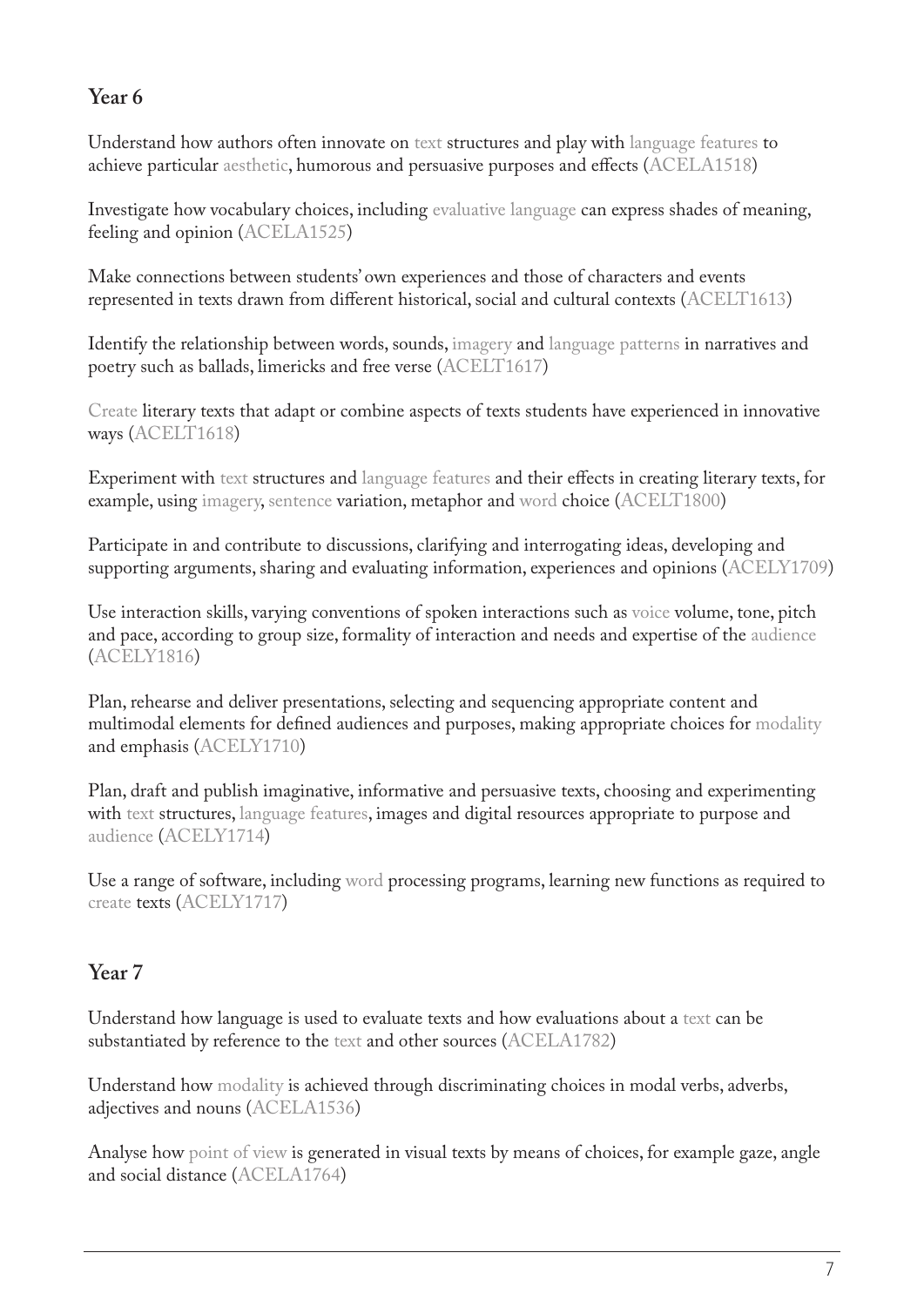#### **Year 7** Continued...

Identify and explore ideas and viewpoints about events, issues and characters represented in texts drawn from different historical, social and cultural contexts [\(ACELT1619](http://www.australiancurriculum.edu.au/curriculum/contentdescription/ACELT1619))

Reflect on ideas and opinions about characters, settings and events in literary texts, identifying areas of agreement and difference with others and justifying a [point of view](http://www.australiancurriculum.edu.au/glossary/popup?a=E&t=point+of+view) [\(ACELT1620\)](http://www.australiancurriculum.edu.au/curriculum/contentdescription/ACELT1620)

Compare the ways that language and images are used to [create](http://www.australiancurriculum.edu.au/glossary/popup?a=E&t=create) character, and to influence emotions and opinions in different [types of texts](http://www.australiancurriculum.edu.au/glossary/popup?a=E&t=types+of+texts) ([ACELT1621\)](http://www.australiancurriculum.edu.au/curriculum/contentdescription/ACELT1621)

Discuss aspects of texts, for example their [aesthetic](http://www.australiancurriculum.edu.au/glossary/popup?a=E&t=aesthetic) and social value, using relevant and appropriate [metalanguage](http://www.australiancurriculum.edu.au/glossary/popup?a=E&t=metalanguage) ([ACELT1803](http://www.australiancurriculum.edu.au/curriculum/contentdescription/ACELT1803))

Recognise and analyse the ways that characterisation, events and settings are combined in narratives, and discuss the purposes and appeal of different approaches [\(ACELT1622\)](http://www.australiancurriculum.edu.au/curriculum/contentdescription/ACELT1622)

Understand, interpret and discuss how language is compressed to produce a dramatic effect in film or drama, and to [create](http://www.australiancurriculum.edu.au/glossary/popup?a=E&t=create) layers of meaning in poetry, for example haiku, tankas, couplets, free verse and verse novels [\(ACELT1623](http://www.australiancurriculum.edu.au/curriculum/contentdescription/ACELT1623))

[Create](http://www.australiancurriculum.edu.au/glossary/popup?a=E&t=create) literary texts that adapt [stylistic features](http://www.australiancurriculum.edu.au/glossary/popup?a=E&t=stylistic+features) encountered in other texts, for example, narrative viewpoint, structure of stanzas, contrast and [juxtaposition](http://www.australiancurriculum.edu.au/glossary/popup?a=E&t=juxtaposition) ([ACELT1625\)](http://www.australiancurriculum.edu.au/curriculum/contentdescription/ACELT1625)

Experiment with [text](http://www.australiancurriculum.edu.au/glossary/popup?a=E&t=text) structures and [language features](http://www.australiancurriculum.edu.au/glossary/popup?a=E&t=language+features) and their effects in creating literary texts, for example, using rhythm, sound effects, [monologue, layout](http://www.australiancurriculum.edu.au/glossary/popup?a=E&t=layout), navigation and colour ([ACELT1805\)](http://www.australiancurriculum.edu.au/curriculum/contentdescription/ACELT1805)

Identify and discuss main ideas, concepts and points of [view](http://www.australiancurriculum.edu.au/glossary/popup?a=E&t=view) in spoken texts to evaluate qualities, for example the strength of an argument or the lyrical power of a poetic rendition ([ACELY1719](http://www.australiancurriculum.edu.au/curriculum/contentdescription/ACELY1719))

Use interaction skills when discussing and presenting ideas and information, selecting [body](http://www.australiancurriculum.edu.au/glossary/popup?a=E&t=body+language)  [language](http://www.australiancurriculum.edu.au/glossary/popup?a=E&t=body+language), [voice](http://www.australiancurriculum.edu.au/glossary/popup?a=E&t=voice) qualities and other elements, (for example music and sound) to add interest and meaning [\(ACELY1804\)](http://www.australiancurriculum.edu.au/curriculum/contentdescription/ACELY1804)

Plan, rehearse and deliver presentations, selecting and sequencing appropriate content and multimodal elements to promote a [point of view](http://www.australiancurriculum.edu.au/glossary/popup?a=E&t=point+of+view) or enable a new way of seeing [\(ACELY1720\)](http://www.australiancurriculum.edu.au/curriculum/contentdescription/ACELY1720)

Analyse and explain the ways [text](http://www.australiancurriculum.edu.au/glossary/popup?a=E&t=text) structures and [language features](http://www.australiancurriculum.edu.au/glossary/popup?a=E&t=language+features) shape meaning and vary according to [audience](http://www.australiancurriculum.edu.au/glossary/popup?a=E&t=audience) and purpose [\(ACELY1721\)](http://www.australiancurriculum.edu.au/curriculum/contentdescription/ACELY1721)

Compare the [text](http://www.australiancurriculum.edu.au/glossary/popup?a=E&t=text) structures and [language features](http://www.australiancurriculum.edu.au/glossary/popup?a=E&t=language+features) of multimodal texts, explaining how they combine to influence audiences [\(ACELY1724\)](http://www.australiancurriculum.edu.au/curriculum/contentdescription/ACELY1724)

Plan, draft and publish imaginative, informative and persuasive texts, selecting aspects of [subject](http://www.australiancurriculum.edu.au/glossary/popup?a=E&t=subject) matter and particular language, visual, and audio features to convey information and ideas ([ACELY1725](http://www.australiancurriculum.edu.au/curriculum/contentdescription/ACELY1725))

Use a range of software, including [word](http://www.australiancurriculum.edu.au/glossary/popup?a=E&t=word) processing programs, to confidently [create](http://www.australiancurriculum.edu.au/glossary/popup?a=E&t=create), edit and publish written and multimodal texts ([ACELY1728](http://www.australiancurriculum.edu.au/curriculum/contentdescription/ACELY1728))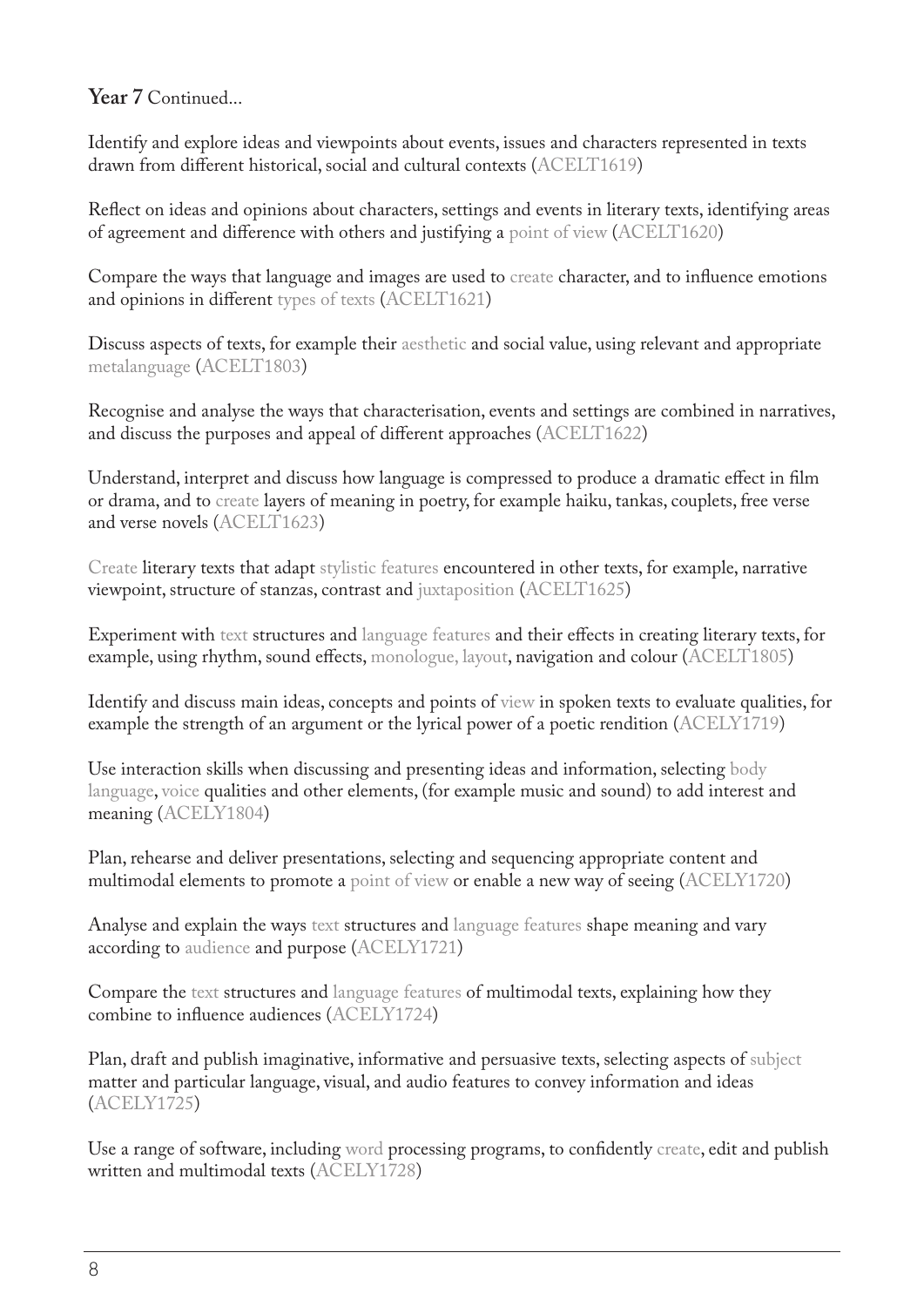Understand how rhetorical devices are used to persuade and how different layers of meaning are developed through the use of metaphor, irony and parody ([ACELA1542\)](http://www.australiancurriculum.edu.au/curriculum/contentdescription/ACELA1542)

Investigate how visual and multimodal texts allude to or draw on other texts or images to enhance and layer meaning ([ACELA1548\)](http://www.australiancurriculum.edu.au/curriculum/contentdescription/ACELA1548)

Explore the ways that ideas and viewpoints in literary texts drawn from different historical, social and cultural contexts may reflect or challenge the values of individuals and groups ([ACELT1626](http://www.australiancurriculum.edu.au/curriculum/contentdescription/ACELT1626))

Share, reflect on, clarify and evaluate opinions and arguments about aspects of literary texts ([ACELT1627\)](http://www.australiancurriculum.edu.au/curriculum/contentdescription/ACELT1627)

Recognise and explain differing viewpoints about the world, cultures, individual people and concerns represented in texts [\(ACELT1807](http://www.australiancurriculum.edu.au/curriculum/contentdescription/ACELT1807))

Recognise, explain and analyse the ways literary texts draw on readers' knowledge of other texts and enable new understanding and [appreciation](http://www.australiancurriculum.edu.au/glossary/popup?a=E&t=appreciation) of [aesthetic](http://www.australiancurriculum.edu.au/glossary/popup?a=E&t=aesthetic) qualities [\(ACELT1629\)](http://www.australiancurriculum.edu.au/curriculum/contentdescription/ACELT1629)

Identify and evaluate devices that [create](http://www.australiancurriculum.edu.au/glossary/popup?a=E&t=create) tone, for example humour, wordplay, innuendo and parody in poetry, humorous prose, drama or visual texts [\(ACELT1630\)](http://www.australiancurriculum.edu.au/curriculum/contentdescription/ACELT1630)

Interpret and analyse language choices, including [sentence](http://www.australiancurriculum.edu.au/glossary/popup?a=E&t=sentence) patterns, dialogue, [imagery](http://www.australiancurriculum.edu.au/glossary/popup?a=E&t=imagery) and other [language features](http://www.australiancurriculum.edu.au/glossary/popup?a=E&t=language+features), in short stories, literary essays and plays ([ACELT1767\)](http://www.australiancurriculum.edu.au/curriculum/contentdescription/ACELT1767)

[Create](http://www.australiancurriculum.edu.au/glossary/popup?a=E&t=create) literary texts that draw upon [text](http://www.australiancurriculum.edu.au/glossary/popup?a=E&t=text) structures and [language features](http://www.australiancurriculum.edu.au/glossary/popup?a=E&t=language+features) of other texts for particular purposes and effects [\(ACELT1632](http://www.australiancurriculum.edu.au/curriculum/contentdescription/ACELT1632))

Experiment with particular [language features](http://www.australiancurriculum.edu.au/glossary/popup?a=E&t=language+features) drawn from different [types of texts](http://www.australiancurriculum.edu.au/glossary/popup?a=E&t=types+of+texts), including combinations of language and visual choices to [create](http://www.australiancurriculum.edu.au/glossary/popup?a=E&t=create) new texts ([ACELT1768](http://www.australiancurriculum.edu.au/curriculum/contentdescription/ACELT1768))

Use interaction skills for identified purposes, using [voice](http://www.australiancurriculum.edu.au/glossary/popup?a=E&t=voice) and language conventions to suit different situations, selecting vocabulary, modulating [voice](http://www.australiancurriculum.edu.au/glossary/popup?a=E&t=voice) and using elements such as music, images and sound for specific effects [\(ACELY1808\)](http://www.australiancurriculum.edu.au/curriculum/contentdescription/ACELY1808)

Plan, rehearse and deliver presentations, selecting and sequencing appropriate content, including multimodal elements, to reflect a diversity of viewpoints [\(ACELY1731](http://www.australiancurriculum.edu.au/curriculum/contentdescription/ACELY1731))

[Create](http://www.australiancurriculum.edu.au/glossary/popup?a=E&t=create) imaginative, informative and persuasive texts that raise issues, report events and advance opinions, using deliberate language and textual choices, and including digital elements as appropriate ([ACELY1736](http://www.australiancurriculum.edu.au/curriculum/contentdescription/ACELY1736))

Use a range of software, including [word](http://www.australiancurriculum.edu.au/glossary/popup?a=E&t=word) processing programs, to [create,](http://www.australiancurriculum.edu.au/glossary/popup?a=E&t=create) edit and publish texts imaginatively ([ACELY1738](http://www.australiancurriculum.edu.au/curriculum/contentdescription/ACELY1738))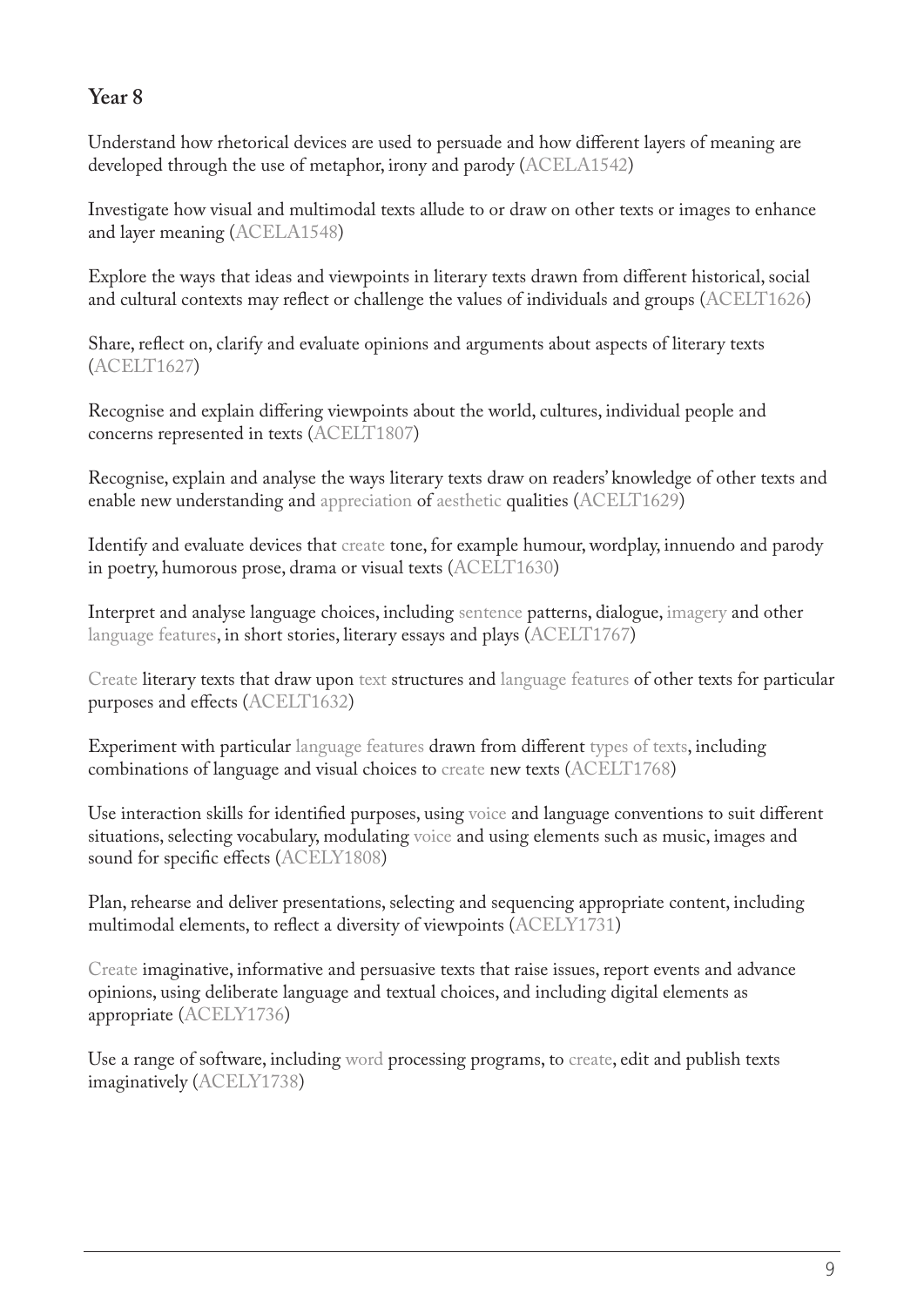Understand that roles and relationships are developed and challenged through language and interpersonal skills ([ACELA1551\)](http://www.australiancurriculum.edu.au/curriculum/contentdescription/ACELA1551)

Investigate how evaluation can be expressed directly and indirectly using devices, for example [allusion,](http://www.australiancurriculum.edu.au/glossary/popup?a=E&t=allusion) evocative vocabulary and metaphor ([ACELA1552\)](http://www.australiancurriculum.edu.au/curriculum/contentdescription/ACELA1552)

Understand that authors innovate with [text](http://www.australiancurriculum.edu.au/glossary/popup?a=E&t=text) structures and language for specific purposes and effects ([ACELA1553\)](http://www.australiancurriculum.edu.au/curriculum/contentdescription/ACELA1553)

Analyse and explain the use of symbols, icons and myth in still and moving images and how these augment meaning [\(ACELA1560\)](http://www.australiancurriculum.edu.au/curriculum/contentdescription/ACELA1560)

Identify how vocabulary choices contribute to specificity, abstraction and stylistic effectiveness ([ACELA1561\)](http://www.australiancurriculum.edu.au/curriculum/contentdescription/ACELA1561)

Interpret and compare how representations of people and culture in literary texts are drawn from different historical, social and cultural contexts ([ACELT1633\)](http://www.australiancurriculum.edu.au/curriculum/contentdescription/ACELT1633)

Explore and reflect on personal understanding of the world and significant human experience gained from interpreting various representations of life matters in texts ([ACELT1635](http://www.australiancurriculum.edu.au/curriculum/contentdescription/ACELT1635))

Analyse texts from familiar and unfamiliar contexts, and discuss and evaluate their content and the appeal of an individual [author's](http://www.australiancurriculum.edu.au/glossary/popup?a=E&t=author) literary style ([ACELT1636\)](http://www.australiancurriculum.edu.au/curriculum/contentdescription/ACELT1636)

Investigate and experiment with the use and effect of extended metaphor, [metonymy,](http://www.australiancurriculum.edu.au/glossary/popup?a=E&t=metonymy) allegory, icons, myths and symbolism in texts, for example poetry, short films, graphic novels, and plays on similar themes [\(ACELT1637](http://www.australiancurriculum.edu.au/curriculum/contentdescription/ACELT1637))

Analyse how the construction and interpretation of texts, including [media texts,](http://www.australiancurriculum.edu.au/glossary/popup?a=E&t=media+texts) can be influenced by cultural perspectives and other texts [\(ACELY1739\)](http://www.australiancurriculum.edu.au/curriculum/contentdescription/ACELY1739)

[Listen](http://www.australiancurriculum.edu.au/glossary/popup?a=E&t=listen) to spoken texts constructed for different purposes, for example to entertain and to persuade, and analyse how [language features](http://www.australiancurriculum.edu.au/glossary/popup?a=E&t=language+features) of these texts position listeners to respond in particular ways ([ACELY1740](http://www.australiancurriculum.edu.au/curriculum/contentdescription/ACELY1740))

Use interaction skills to present and discuss an idea and to influence and engage an [audience](http://www.australiancurriculum.edu.au/glossary/popup?a=E&t=audience) by selecting persuasive language, varying [voice](http://www.australiancurriculum.edu.au/glossary/popup?a=E&t=voice) tone, pitch, and pace, and using elements such as music and sound effects ([ACELY1811](http://www.australiancurriculum.edu.au/curriculum/contentdescription/ACELY1811))

Plan, rehearse and deliver presentations, selecting and sequencing appropriate content and multimodal elements for [aesthetic](http://www.australiancurriculum.edu.au/glossary/popup?a=E&t=aesthetic) and playful purposes ([ACELY1741](http://www.australiancurriculum.edu.au/curriculum/contentdescription/ACELY1741))

Interpret, analyse and evaluate how different perspectives of issue, event, situation, individuals or groups are constructed to serve specific purposes in texts ([ACELY1742](http://www.australiancurriculum.edu.au/curriculum/contentdescription/ACELY1742))

Use comprehension strategies to interpret and analyse texts, comparing and evaluating representations of an event, issue, situation or character in different texts [\(ACELY1744\)](http://www.australiancurriculum.edu.au/curriculum/contentdescription/ACELY1744)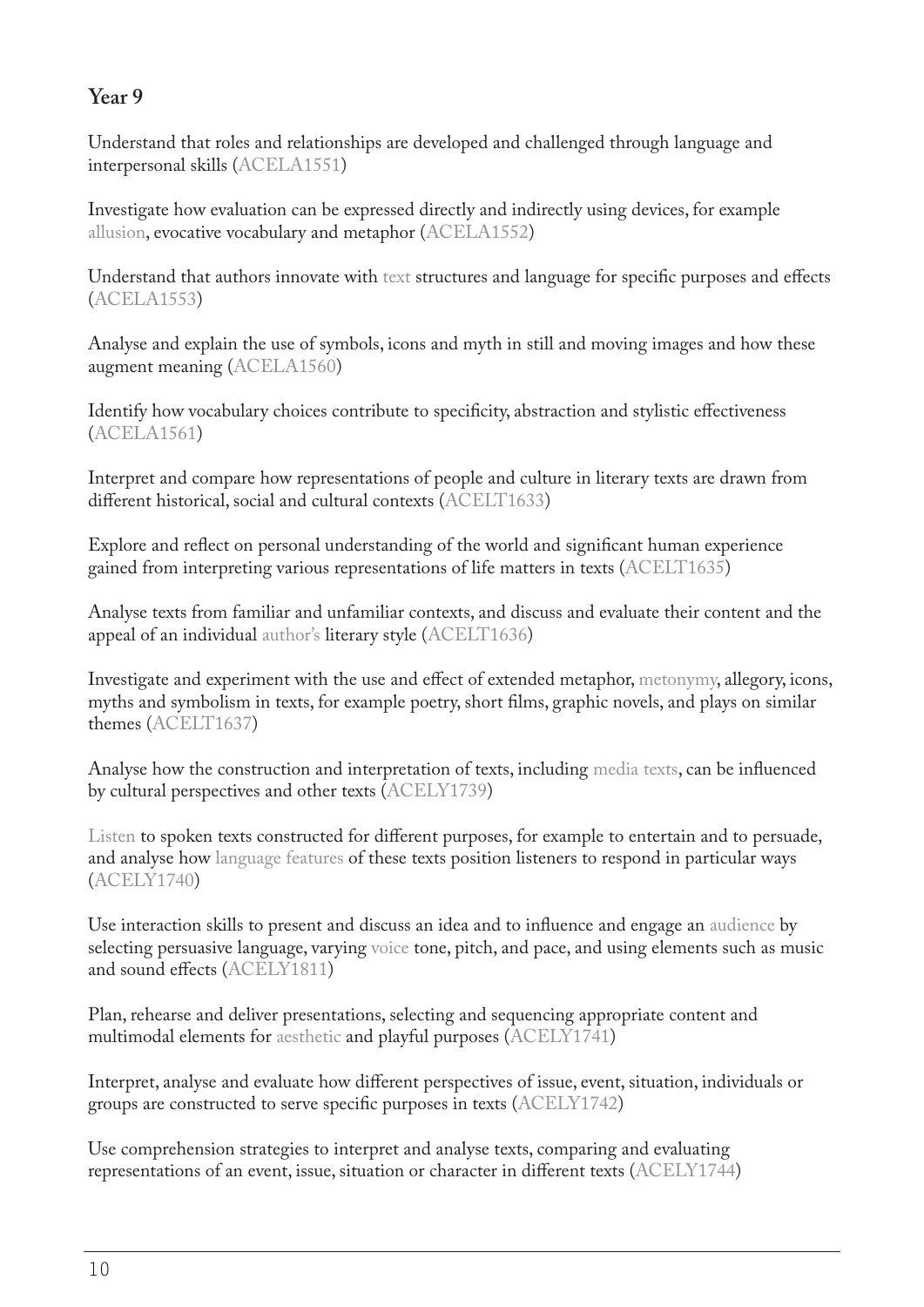#### **Year 9** Continued...

Explore and explain the combinations of language and visual choices that authors make to present information, opinions and perspectives in different texts [\(ACELY1745\)](http://www.australiancurriculum.edu.au/curriculum/contentdescription/ACELY1745)

[Create](http://www.australiancurriculum.edu.au/glossary/popup?a=E&t=create) imaginative, informative and persuasive texts that present a [point of view](http://www.australiancurriculum.edu.au/glossary/popup?a=E&t=point+of+view) and advance or illustrate arguments, including texts that integrate visual, print and/or audio features [\(ACELY1746\)](http://www.australiancurriculum.edu.au/curriculum/contentdescription/ACELY1746)

Use a range of software, including [word](http://www.australiancurriculum.edu.au/glossary/popup?a=E&t=word) processing programs, flexibly and imaginatively to publish texts ([ACELY1748](http://www.australiancurriculum.edu.au/curriculum/contentdescription/ACELY1748))

#### **Year 10**

Understand how language use can have inclusive and exclusive social effects, and can empower or disempower people [\(ACELA1564](http://www.australiancurriculum.edu.au/curriculum/contentdescription/ACELA1564))

Analyse how higher order concepts are developed in complex texts through [language features](http://www.australiancurriculum.edu.au/glossary/popup?a=E&t=language+features) including [nominalisation,](http://www.australiancurriculum.edu.au/glossary/popup?a=E&t=nominalisation) [clause](http://www.australiancurriculum.edu.au/glossary/popup?a=E&t=clause) combinations, technicality and abstraction ([ACELA1570\)](http://www.australiancurriculum.edu.au/curriculum/contentdescription/ACELA1570)

Evaluate the impact on audiences of different choices in the representation of still and moving images ([ACELA1572\)](http://www.australiancurriculum.edu.au/curriculum/contentdescription/ACELA1572)

Evaluate the social, moral and ethical positions represented in texts [\(ACELT1812](http://www.australiancurriculum.edu.au/curriculum/contentdescription/ACELT1812))

Compare and evaluate how '[voice'](http://www.australiancurriculum.edu.au/glossary/popup?a=E&t=voice) as a literary device can be used in a range of different [types of](http://www.australiancurriculum.edu.au/glossary/popup?a=E&t=types+of+texts)  [texts](http://www.australiancurriculum.edu.au/glossary/popup?a=E&t=types+of+texts) such as poetry to evoke particular emotional responses [\(ACELT1643](http://www.australiancurriculum.edu.au/curriculum/contentdescription/ACELT1643))

[Create](http://www.australiancurriculum.edu.au/glossary/popup?a=E&t=create) literary texts with a sustained '[voice'](http://www.australiancurriculum.edu.au/glossary/popup?a=E&t=voice), selecting and adapting appropriate [text](http://www.australiancurriculum.edu.au/glossary/popup?a=E&t=text) structures, literary devices, language, auditory and visual structures and features for a specific purpose and intended [audience](http://www.australiancurriculum.edu.au/glossary/popup?a=E&t=audience) [\(ACELT1815\)](http://www.australiancurriculum.edu.au/curriculum/contentdescription/ACELT1815)

[Create](http://www.australiancurriculum.edu.au/glossary/popup?a=E&t=create) imaginative texts that make relevant thematic and intertextual connections with other texts ([ACELT1644\)](http://www.australiancurriculum.edu.au/curriculum/contentdescription/ACELT1644)

Identify and explore the purposes and effects of different [text](http://www.australiancurriculum.edu.au/glossary/popup?a=E&t=text) structures and [language features](http://www.australiancurriculum.edu.au/glossary/popup?a=E&t=language+features) of spoken texts, and use this knowledge to [create](http://www.australiancurriculum.edu.au/glossary/popup?a=E&t=create) purposeful texts that inform, persuade and engage ([ACELY1750](http://www.australiancurriculum.edu.au/curriculum/contentdescription/ACELY1750))

Use organisation patterns, [voice](http://www.australiancurriculum.edu.au/glossary/popup?a=E&t=voice) and language conventions to present a [point of view](http://www.australiancurriculum.edu.au/glossary/popup?a=E&t=point+of+view) on a [subject,](http://www.australiancurriculum.edu.au/glossary/popup?a=E&t=subject) speaking clearly, coherently and with effect, using logic, [imagery](http://www.australiancurriculum.edu.au/glossary/popup?a=E&t=imagery) and rhetorical devices to engage audiences [\(ACELY1813\)](http://www.australiancurriculum.edu.au/curriculum/contentdescription/ACELY1813)

Plan, rehearse and deliver presentations, selecting and sequencing appropriate content and multimodal elements to influence a course of action ([ACELY1751\)](http://www.australiancurriculum.edu.au/curriculum/contentdescription/ACELY1751)

Identify and analyse implicit or explicit values, beliefs and assumptions in texts and how these are influenced by purposes and likely audiences [\(ACELY1752\)](http://www.australiancurriculum.edu.au/curriculum/contentdescription/ACELY1752)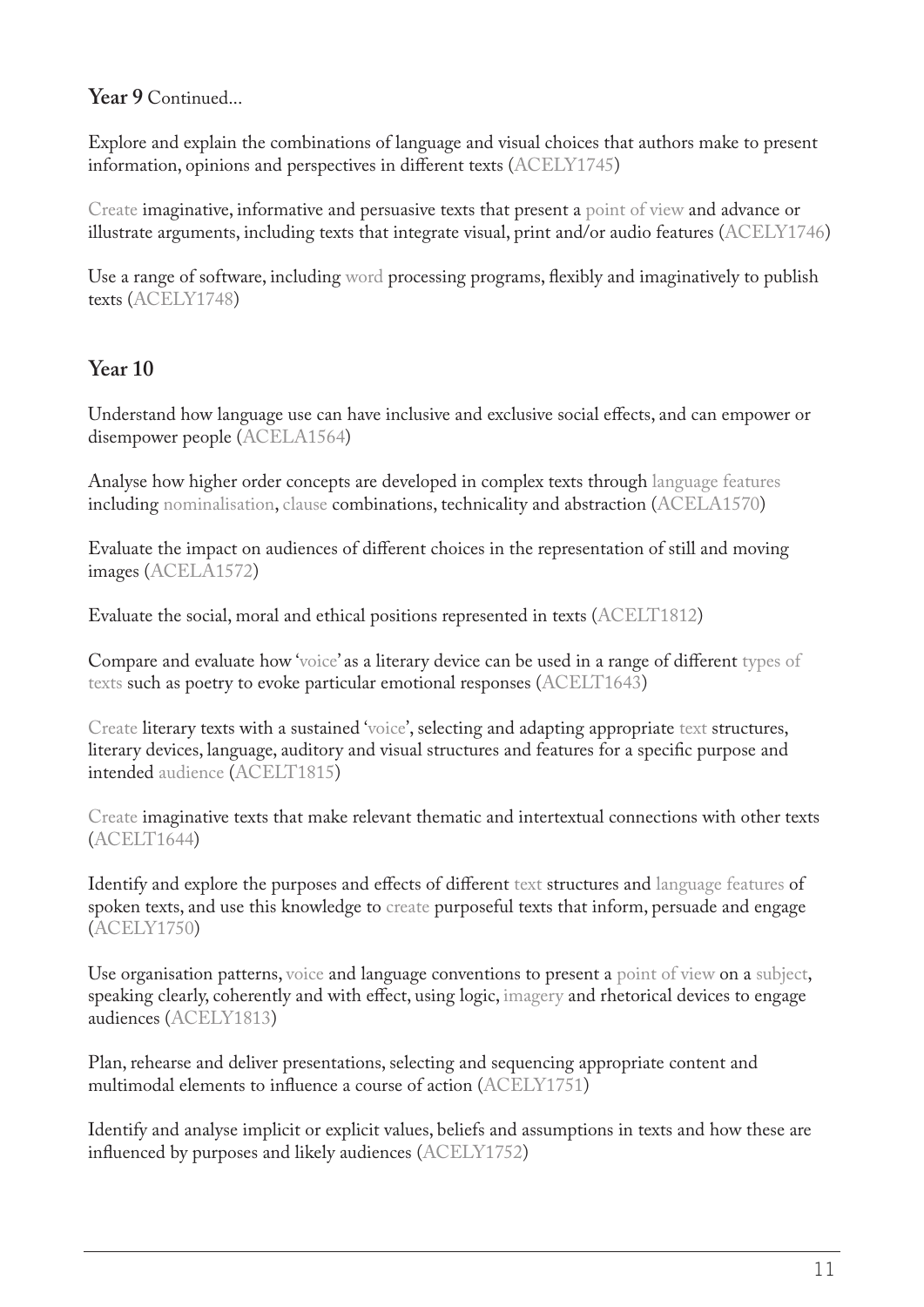#### **Year 10** Continued...

[Create](http://www.australiancurriculum.edu.au/glossary/popup?a=E&t=create) sustained texts, including texts that combine specific digital or media content, for imaginative, informative, or persuasive purposes that reflect upon challenging and complex issues ([ACELY1756](http://www.australiancurriculum.edu.au/curriculum/contentdescription/ACELY1756))

Use a range of software, including [word](http://www.australiancurriculum.edu.au/glossary/popup?a=E&t=word) processing programs, confidently, flexibly and imaginatively to [create,](http://www.australiancurriculum.edu.au/glossary/popup?a=E&t=create) edit and publish texts, considering the identified purpose and the characteristics of the user ([ACELY1776](http://www.australiancurriculum.edu.au/curriculum/contentdescription/ACELY1776))

#### **Year 11 and 12**

There are a multitude of assessment tasks within Stage 1 and 2 English subjects which students could successfully complete by viewing and responding to "*The Young King*" For more information go to: **<https://www.sace.sa.edu.au/learning/australian-curriculum/english-subjects-from-2016>**

#### **ENGLISH ESSENTIAL ENGLISH ENGLISH LITERARY STUDIES**

For Example - **English – Stage 1**

#### **Assessment Type 1: Responding to Texts**

Students produce written, oral, and/or multimodal responses to a text or texts. For a 10-credit subject, students complete at least one response to text. For a 20-credit subject, students complete at least two responses to texts.

They may respond to texts in a variety of forms, including a series of short answers and/or extended responses. The length of responses to texts can vary. Some responses may be short, others may be longer; however, no response should be more than 500 words or 5 minutes, or the equivalent in multimodal form.

Responses to texts could include, for example: **a commentary on a workplace text an oral presentation with visual images an email in response to a text a series of brief responses to a film text a discussion of a film, television program, or game a review or comment on a set of instructions (e.g. a manual) a blog in response to a news item or sports report a set of annotations on a community information text a director's commentary on a section of a visual or dramatic text exploration of the use of language in a campaign (e.g. advertising, political, advocacy).**

For this assessment type, students provide evidence of their learning primarily in relation to the following assessment design criteria: **communication comprehension analysis.**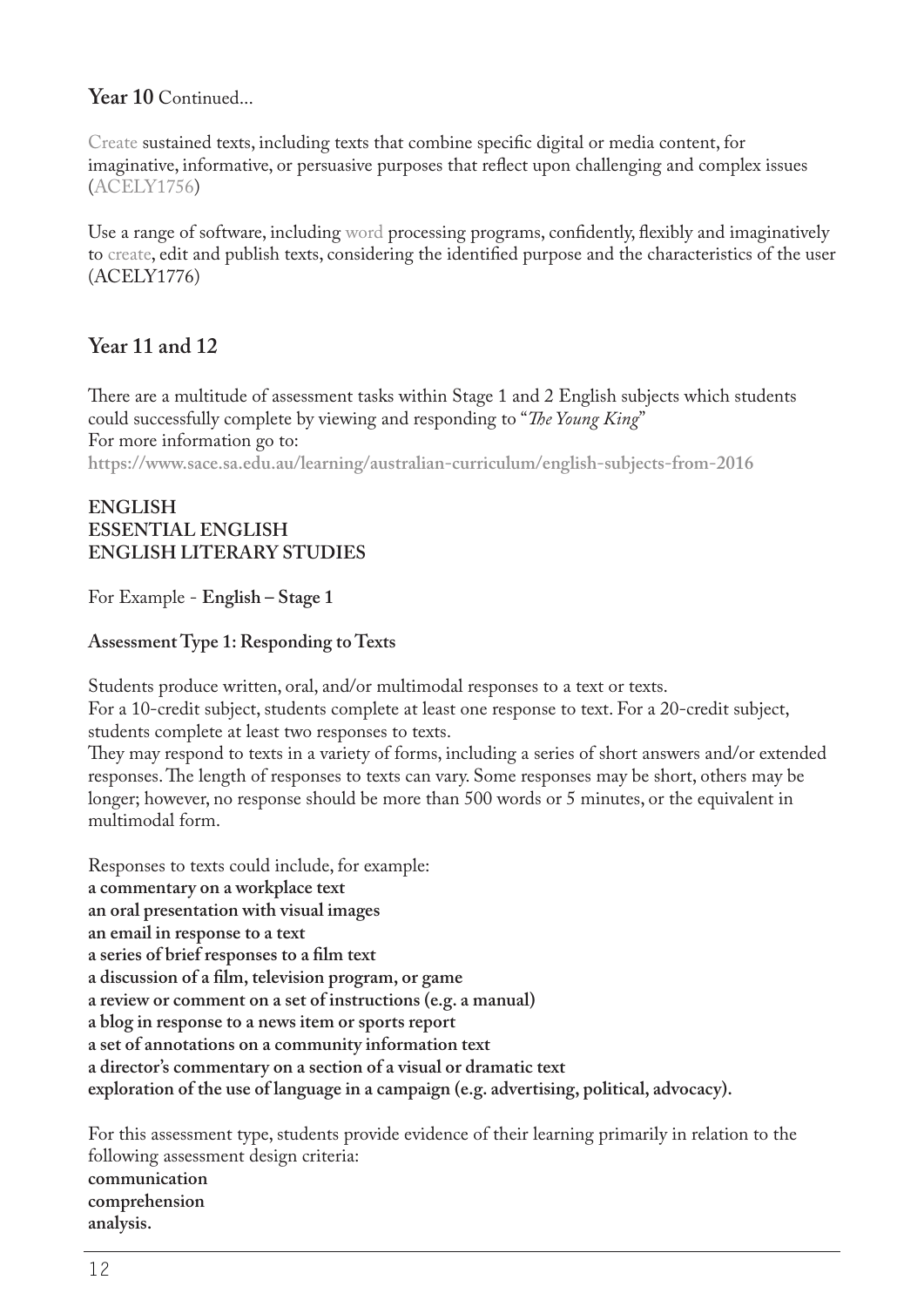#### **2017 – Stage 2 English**

#### **Assessment Type 1: Responding to Texts (30%)**

Students produce three responses to texts. Two of the responses must be written, and one must be oral. Either the oral response or one of the written pieces may be replaced by a multimodal response.

The texts on which the responses are based must be chosen from at least three of the categories listed below.

One of the three responses could be a comparison of two or more texts from within or across these categories.

The categories are:

- **1.** an extended text such as a novel, a graphic novel, a collection of short stories, a biography, or other non-fiction prose text
- **2.** a selection of poetry texts such as a poet study, anthology, theme study, song lyrics
- **3.** a drama text or performance
- **4.** a film or episode of a television miniseries
- **5.** media texts such as advertisements, talkback radio programs, magazines, technical journals, news presentations, sports reporting, political commentary or cartoons, editorials, websites, social media, blogs, podcasts, gaming, and other forms of digital media.

The written responses should total a maximum of 2000 words; the oral response should be a maximum of 6 minutes; a response in multimodal form should be of equivalent length.

For this assessment type, students provide evidence of their learning in relation to the following assessment design criteria: **knowledge and understanding analysis application.**